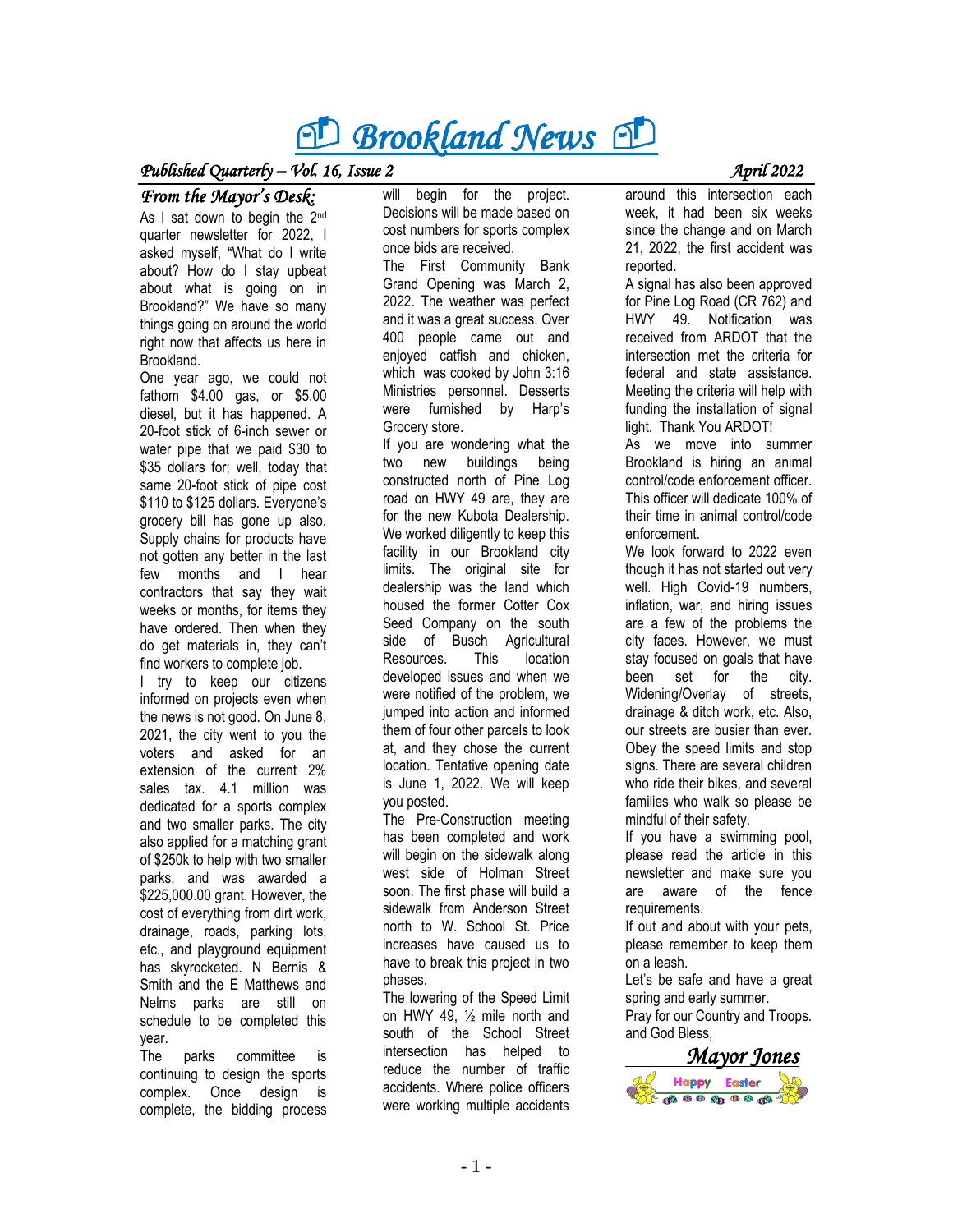#### \_\_\_\_ Brookland Utilities Online Bill Pay

This is just a reminder that Brookland Utilities (BU) has partnered with Nexbillpay to give residents the option to pay their bill by phone or online. There is a \$2 or 2.75% fee associated with online pay.

However, due to problems with receiving utility bills from post office in a timely manner, BU is encouraging residents to set up their accounts with Nexbillpay, so they can receive notification of the amount of the new bill each month by free text and/or email(standard message and data rates may apply). To sign up, each resident must have their account number. The online pay can be access through our website cityofbrookland.com. **Hopefully this will eliminate the water bill delivery issue.**

Customers do not have to actually pay their bills online, but having an account established allows them to receive electronic notification of the amount they owe. The phone number to call in your payment is 1-844-293- 9814.

#### **DOXO Bill Payment Warning:**

Several customers have used a search engine, such as google to pay their bills online and often end up on the DOXO online payment website. DO NOT USE DOXO TO PAY YOUR BU BILL! The website appears to be affiliated with the water system or municipality, but it is not. "doxo.com" may charge extra or higher fees, and BU cannot control when our utility will receive payments from doxo.com, because they come in the form of a check. This could result in late payment fees or disconnection due to non payment. Therefore, **BU** 

**advises customers to ONLY utilize the ONLINE PAYMENT link on our website for online bill pay.**

\*\*\*\*\*\*\*\*\*\*\*\*\*\*\*\*\*\*\*\*\*\*\*\*\*\*\*\*\*\*\*\*\*



### James Component SWIMMING POOL REGULATIONS

The weather is getting warmer and everyone is starting to think about filling their pools for the summer.

This is a reminder that Ordinance 2008-17 requires that all swimming pools, 15" or more in depth, have a fence of not less than four feet in height. Said enclosure shall be a minimum of four feet from any edge of the pool. A copy of this ordinance can be obtained at City Hall. If there are questions concerning the installation of a pool, please contact our inspection department.

<u>alemander alemander</u>

**Brookland Storm Shelter is located at 407 Holman, beside Brookland Police Department**

### **Mowing around your Water Meter Reminder:**

**\_\_\_\_\_\_\_\_\_\_\_\_\_\_\_\_\_**

Brookland Utilities wants to remind everyone to pay attention to your water meters as you start mowing your yards this spring, and if you utilize a lawn service, make sure that they are also aware of the location of your water meter.

The radio read meters that were installed in the summer of 2016, sit up higher than the older style, and running a lawn mower over the top of them with the deck too low can damage the radio, cord, meter box and/or other meter components.

The City Council enacted ordinance 2016-02, which states that repairs to damaged water meters is the responsibility of the owner/occupant, and lists the fees that will be invoiced to repair the damaged components. Remember to check your yard after it is mowed, and immediately report any meter damage to the lawn care provider. (A copy of this ordinance can be viewed on the city website cityofbrookland.com.) The office will receive an alarm notification when the meter is not communicating with the billing software, and city workers will notify residents of any damage that is found. Please be proactive and inform your mowing service of the location of your meter box, when you hire them; so they won't damage the meter while mowing your yard.



#### Fireworks Ordinance Reminder

Fireworks may be discharged between the hours of 10am & 10pm on June 29, June 30, July 1, July 2, July 3, and July 5. Fireworks may be discharged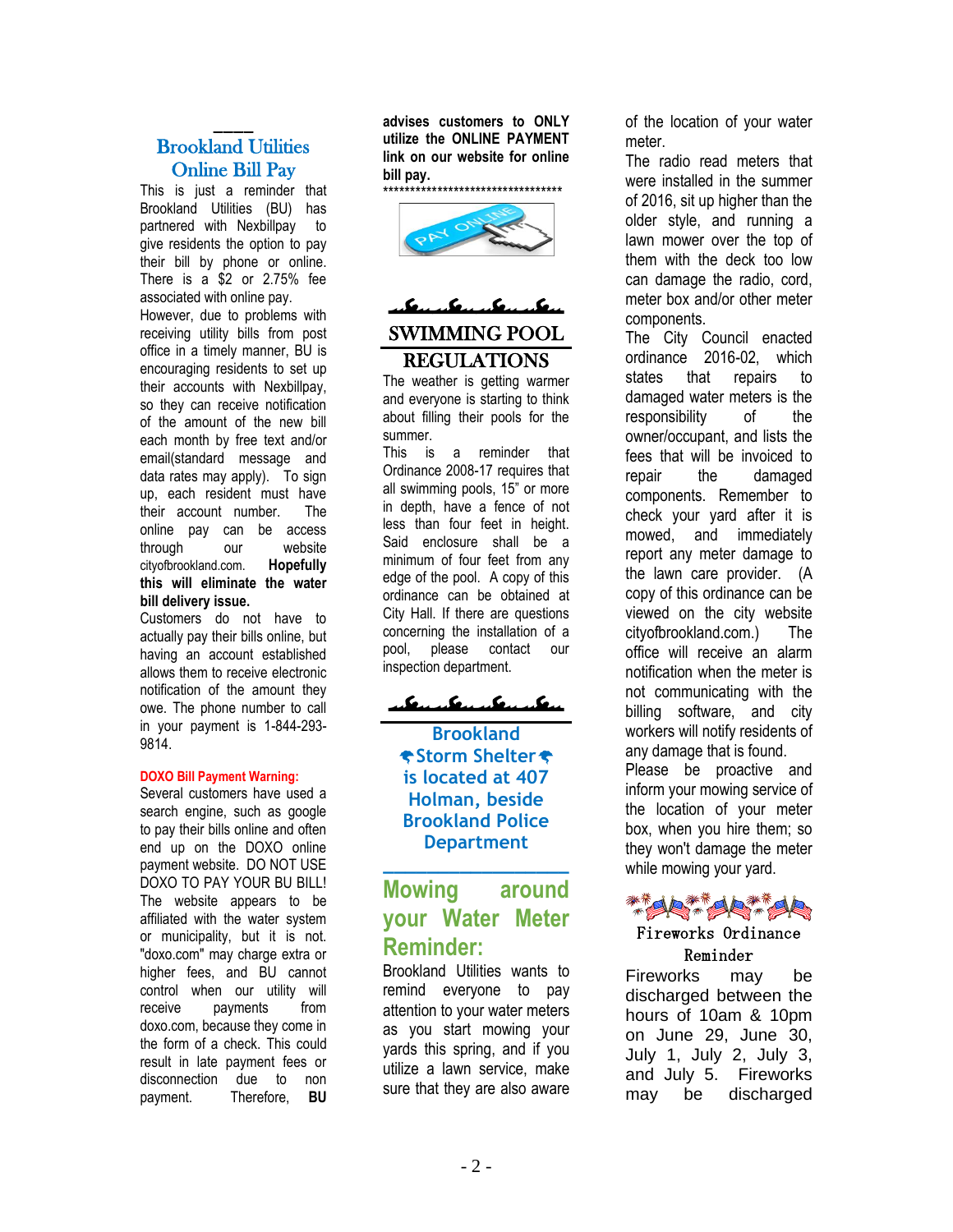between the hours of 10am and will be extended until 12:30am (of the following day) on July 4.

#### INFORMATION REGARDING DISPOSAL OF YARD WASTE AND LARGE ITEMS:

Residents may haul large items, such as tires, mattresses, electronic waste, furniture or appliances to Legacy Landfill which is located at 238 County Road 476, Jonesboro, AR. Their phone number is (870)972-6353 to obtain more information on dumping fees. Another location is the Lake City Transfer Station, which is located at 12662 Highway 18 E., Lake City, AR. Their phone number is (870)237-8194

Residents may also contact Dedman's Sanitation to schedule a special trash pickup and find out the cost to have<br>items picked up at picked up at (870)781-3754. This fee will be added to the monthly utility bill. Shrub clippings, leaves

and other yard waste may be hauled to the Jonesboro Yard Waste Incinerator located at 2650 Lacy Drive, Jonesboro. Contact their office at (870)932-7520 for hours and fees.





### **RECYCLE & WIN!**

The following residents' names were drawn and they won \$25 in the Bluebag Recycle Program sponsored by the City of Brookland. The following items can be recycled: all metal cans, all colors of glass and all grades of plastics. Everything goes in the same bag together. Bluebags are available at City Hall. Just fill out the attached tag and your name will be entered in the weekly drawing.

Citizens who live in the county and bring their blue bags to put them in the recycle trailer need to remove the name tags and bring them into City Hall or leave them in the drop box. Please remember to tie your bluebags before you place them in the trailer.

Newspapers, junk mail, old magazines and other paper products are to be placed in a separate bag and placed on the curb with your bluebag.

Corrugated cardboard boxes are to be flattened out and put in the green dumpster behind City Hall.

#### **Bluebag Winners:**

1/7/22 - David McHalffey 1/14/22 - Mary Barber 1/21/22 - Diane Powell 1/28/22 - Susannah Abshier 2/4/22 - Lance Loftin 2/11/22 - Frankie Loyd 2/18/22 - J D McHalffey 2/25/22 - Jevonna Luna 3/4/22 - Ann Cofield 3/11/22 - Patricia Kimble 3/18/22 -Karen Robles 3/25/22 - Barbara Dacus

**Thanks for making Brookland a "GREENER" place to live.**

*Community Calendar:* 



04/05 – Planning Commission Meeting at 7pm

04/06 - Noon deadline for City Council Agenda

04/10 - Special Singing @ New Antioch Baptist Church at 6pm

04/11 – City Council Meeting at 7pm

04/16 - Community Easter Egg Hunt @ New Antioch Baptist Church at 10am

04/15 - City offices closed for Good Friday Holiday; utilize drop box, online and phone options to pay utility bills

04/17 - Easter Sunday

04/27 - Noon deadline for Planning Commission agenda



05/03 – Planning Commission meeting at 7pm

05/04 - Noon deadline for City Council agenda

05/08 – Happy Mother's Day!

05/09 – City Council meeting at 7pm

05/22-25 - Revival at New Antioch Baptist Church

05/30 – City offices will be closed for Memorial Day holiday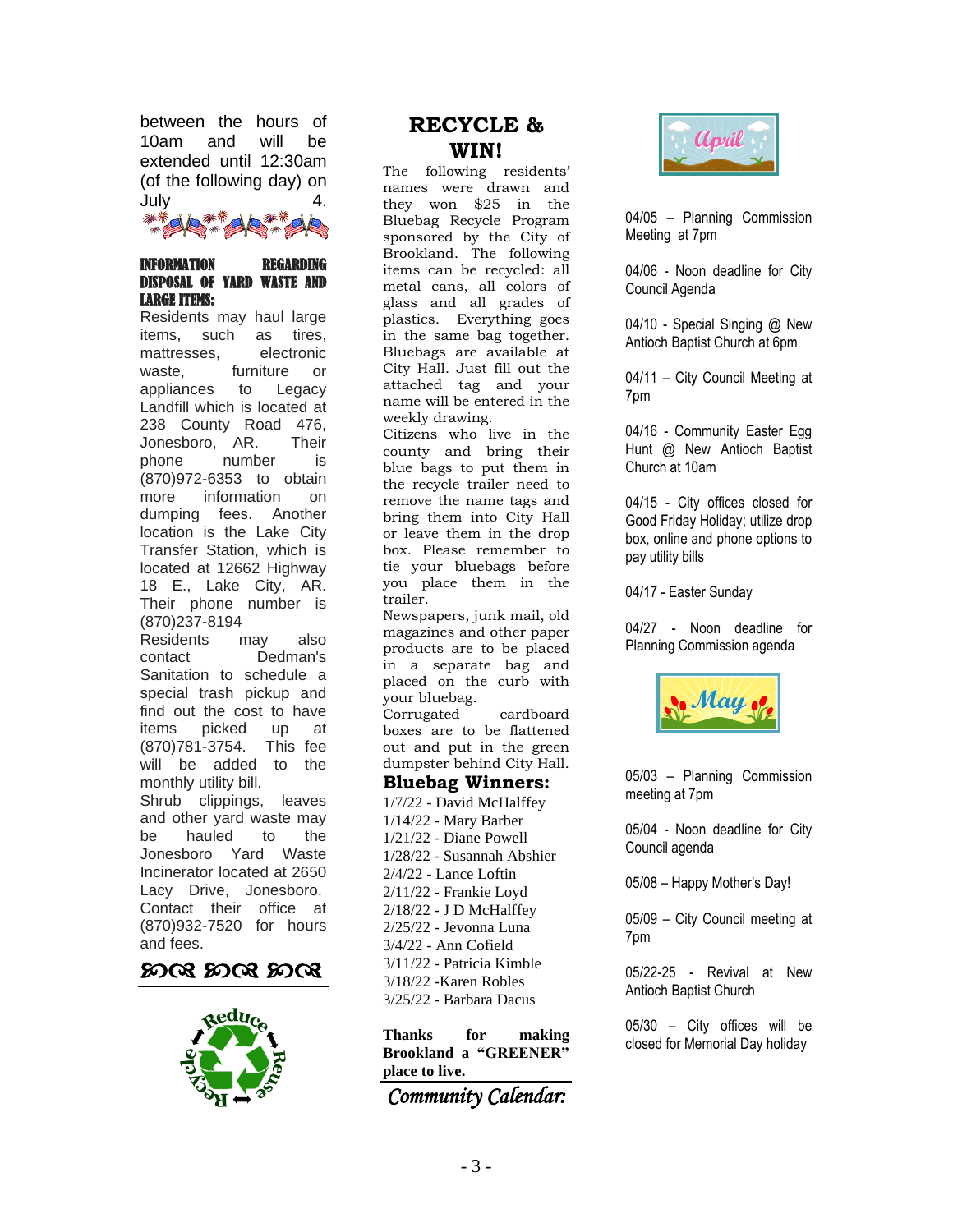

06/01 - Noon deadline for Planning Commission agenda

06/07 – Planning Commission meeting at 7pm

06/08 - Noon deadline for City Council agenda

06/13 – City Council meeting at 7pm

06/19 – Happy Father's Day!

06/26-30 - VBS at New Antioch Baptist Church; 6:00 pm - 8:30 pm; Theme: "Spark Studio"

06/29 - Noon deadline for Planning Commission Agenda

\$\$\$

#### New Antioch Baptist Church 429 CR 950-Goobertown \*\*\*

New Antioch Baptist Church will have a special singing on April 10th at 6:00pm. Ronnie and Mary Lou Warren will be singing and all are welcome to attend the free concert.

The Annual Community Egg Hunt will be Saturday, April 16th at 10:00 am. Everyone from the community is invited to attend.

May 22nd through May 25th, revival services will be held and Bro. Mark Forester is the evangelist.

Vacation Bible School will be June 26th through June 30th from 6:00pm until 8:30pm each evening. The theme is "Spark Studio", where kids learn that their creativity is a gift from God. There will be classes available

from Kindergarten through Youth.

Service times are: Sunday School at 10am; Worship at 11am. Sunday evening service at 6pm and Wednesday evening services begin at 6pm. There are classes available for every age. Elmer Ash is the pastor and everyone in the community is invited to the above mentioned events. For more information and times of events, please call the church office at 870-972- 0339, email at [newantiochbc@gmail.com,](mailto:newantiochbc@gmail.com) or check them out on their Facebook page at New Antioch Baptist Church. The church website is is newantiochbaptistchurch.com.

#### **ROCS** STORMWATER POLLOTION **ROCS**

#### **What is stormwater?**

Stormwater is rainfall or snowmelt that runs off surfaces such as roads, compacted ground surfaces and rooftops. As the stormwater runoff moves, it can pick up and carry away natural and man-made pollutants into lakes, rivers, wetlands, coastal waters and even our underground sources of drinking water. This is called nonpoint source pollution.

#### **Sewer System vs. Storm Water Drain**

Sewer systems and storm water drains are two different things. The water that goes down a sink or toilet flows into a wastewater treatment plant where it is treated and filtered. Water that flows down driveways and streets into a gutter is not treated and goes into a storm drain that flows directly to a lake, river or the ocean.

#### **Pollutants Harm Our Water**

We rely on clean water to drink, to support wildlife, to fill our lakes and creeks and to wash up onto the shores of our beaches. Pollutants can contaminate clean drinking water sources, kill off local wildlife and close beaches, lakes and creeks.

#### **Common Stormwater Pollutants**

There are a variety of contaminants that can easily pollute our stormwater. Rain picks up oil and grit left on the roads; sprinklers wash pesticides, fertilizers and weed killers from our gardens and lawns; washing the car carries detergents, oils and grease from the driveway and into our waterways. Motor oil, antifreeze, pesticides, animal waste, soaps and detergents and yard debris are examples of stormwater pollutants.

#### **Preventing Stormwater Pollution**

Pollution is a problem but YOU can be the solution! There are many ways you can help prevent stormwater pollution.

- Don't dump waste, including organic material such as leaves and grass clippings in storm drains.
- Inspect and maintain your car to prevent oil and antifreeze leaks.
- Dispose of household chemicals properly.
- Take motor oil. antifreeze, oil based paint, paint thinner, varnishes and solvents to a recycling station.
- Use kitty litter to clean up leaks and spills. Never hose spills into the gutter.
- Buy household products that are environmentally safe.
- Do not apply lawn or garden products when rain is forecast.